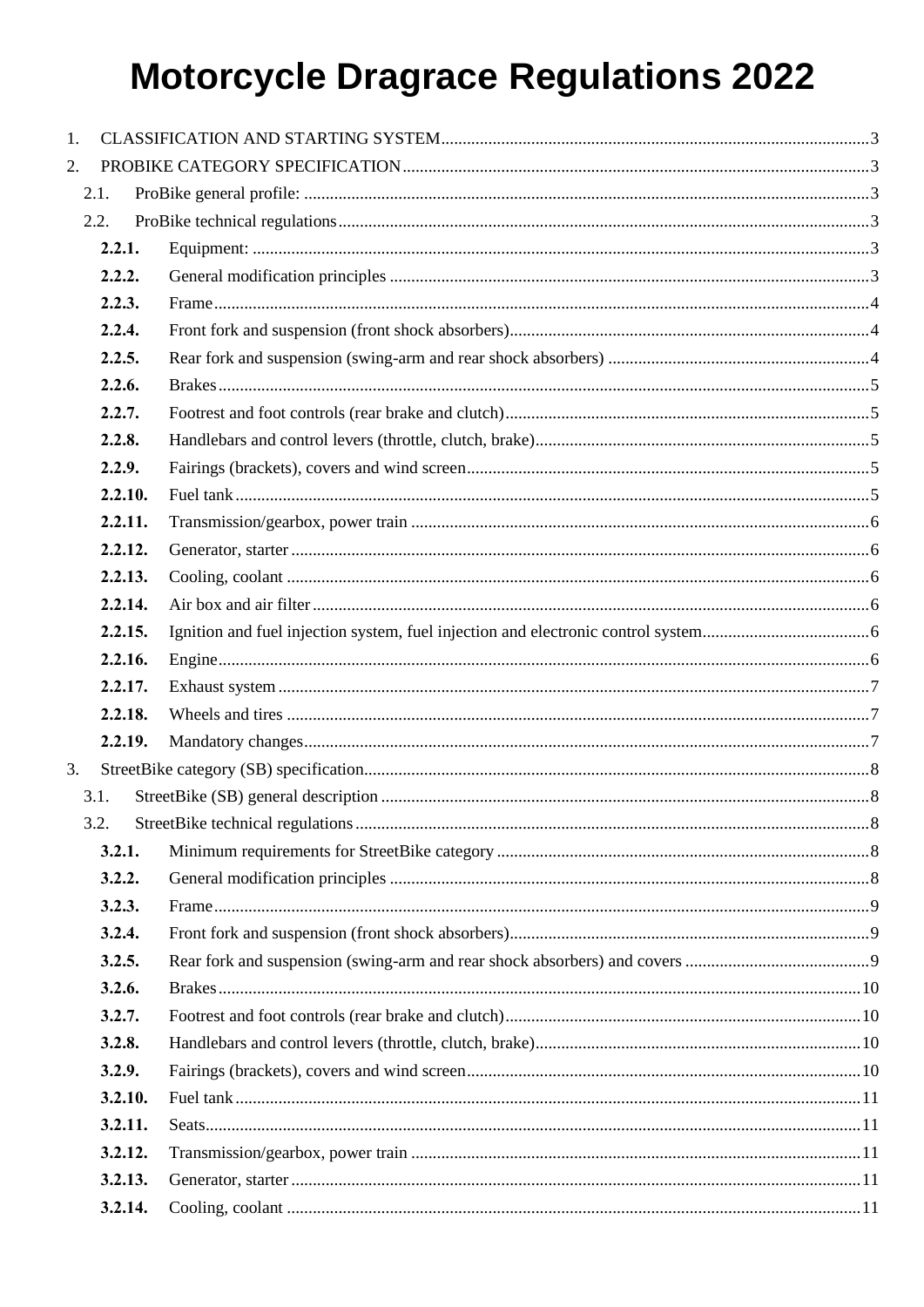|    | 3.2.15. |                                                                                    |  |
|----|---------|------------------------------------------------------------------------------------|--|
|    | 3.2.16. |                                                                                    |  |
|    | 3.2.17. |                                                                                    |  |
|    | 3.2.18. |                                                                                    |  |
|    | 3.2.19. |                                                                                    |  |
|    | 3.2.20. |                                                                                    |  |
| 4. |         |                                                                                    |  |
|    | 4.1.    |                                                                                    |  |
|    | 4.2.    |                                                                                    |  |
|    | 4.2.1.  |                                                                                    |  |
|    | 4.2.2.  |                                                                                    |  |
|    | 4.2.3.  |                                                                                    |  |
|    | 4.2.4.  |                                                                                    |  |
|    | 4.2.5.  |                                                                                    |  |
|    | 4.2.6.  |                                                                                    |  |
|    | 4.2.7.  |                                                                                    |  |
|    | 4.2.8.  |                                                                                    |  |
|    | 4.2.9.  |                                                                                    |  |
|    | 4.2.10. |                                                                                    |  |
|    | 4.2.11. | Ignition and fuel injection system, fuel injection and electronic control system15 |  |
|    | 4.2.12. |                                                                                    |  |
|    | 4.2.13. |                                                                                    |  |
|    | 4.2.14. |                                                                                    |  |
| 5. |         |                                                                                    |  |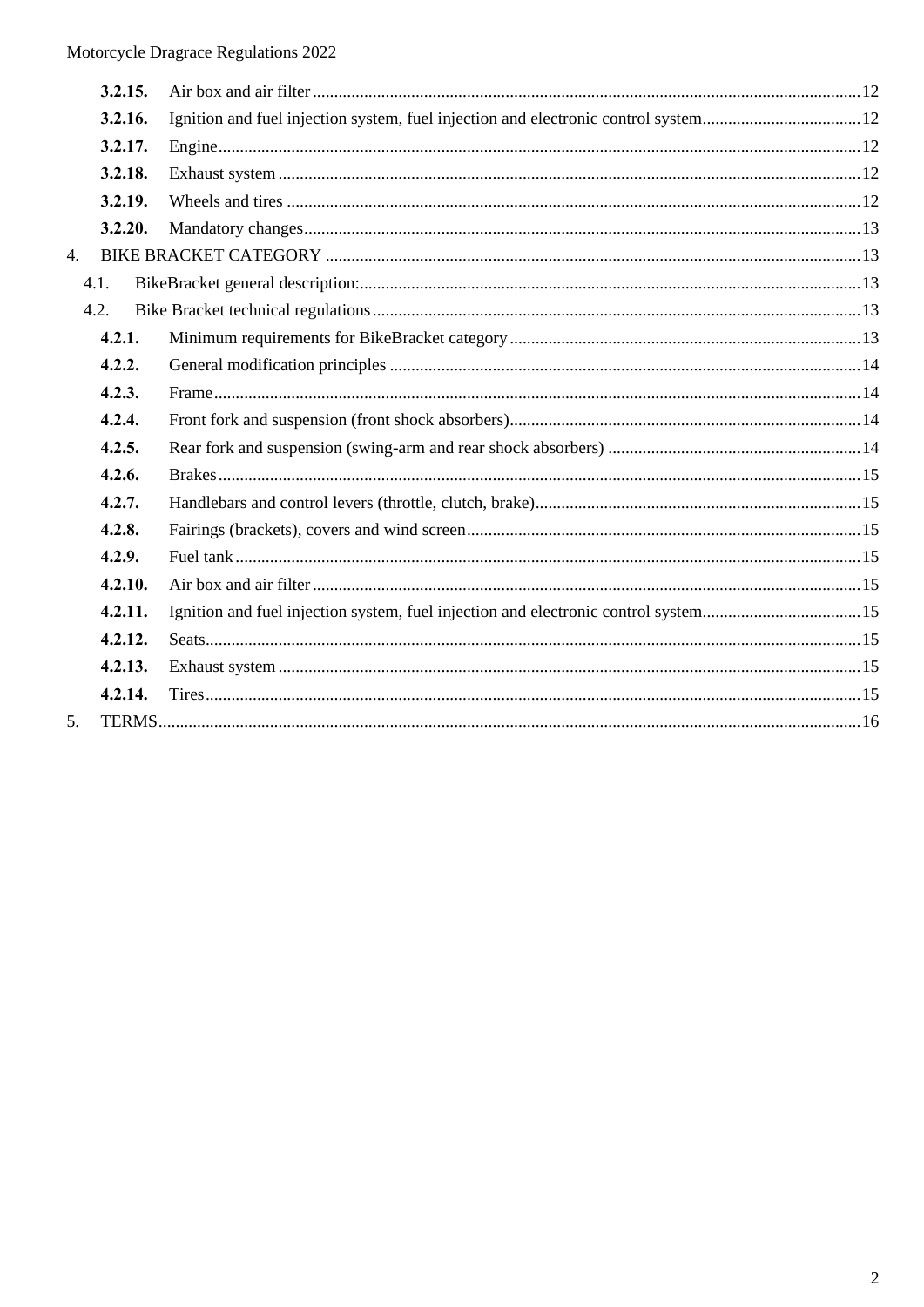# **1. CLASSIFICATION AND STARTING SYSTEM**

Drag Race motorcycle classification and starting systems are:

**PROBIKE** (EMV PB-category) Pro-tree, time index 0.4 seconds.

#### **STREETBIK**E (EMV SB-category)

Sportsman-tree, time index 0.5 seconds.

**BIKE BRACKET** (Estonian Drag Racing Cup BB category)

Sportsman-tree, time index 0.5 seconds.

# **2. PROBIKE CATEGORY SPECIFICATION**

## **2.1. ProBike general profile:**

- Engine capacity of 400 cc or larger and maximum capacity or the number of cylinders is not limited.
- No limitations on fuel or superchargers.

## **2.2. ProBike technical regulations**

Like the name and specification suggests, ProBike can be modified in any way with the goal to achieve the lowest possible elapsed time (ET) for the distance of 1/4 miles or 1/8 mile.

The following regulations are established in order to ensure essential safety.

Also, StreetBike category motorcycles can perform in the ProBike category but must be fully brought into conformity with the ProBike requirements and the vehicle must be presented to the technical commission for inspection. When the vehicle has passed the technical inspection then it's deemed to be a ProBike category vehicle whereupon the ProBike category technical regulations shall apply both to the driver's equipment and to the motorcycle.

### **2.2.1. Equipment:**

- closed and double D strap racing helmet,
- full leather or imitation leather gloves, length of gloves must overlap the sleeves.
- covered racing boots that fully cover the ankle, at least as tall as the foot length
- separate back protector (not part of racing clothes),
- a special complete leather suit or two-piece suit zipped together with at least shoulder, elbow and knee padding. The zip must be fastening throughout the race. Can be replaced with a similar set of paddings and a leather suit without the padding.
- The whole suit must fit to the racer (in sense of sizing).

#### **2.2.2. General modification principles**

This guide shall not provide powers for modifications and all requirements and regulations by the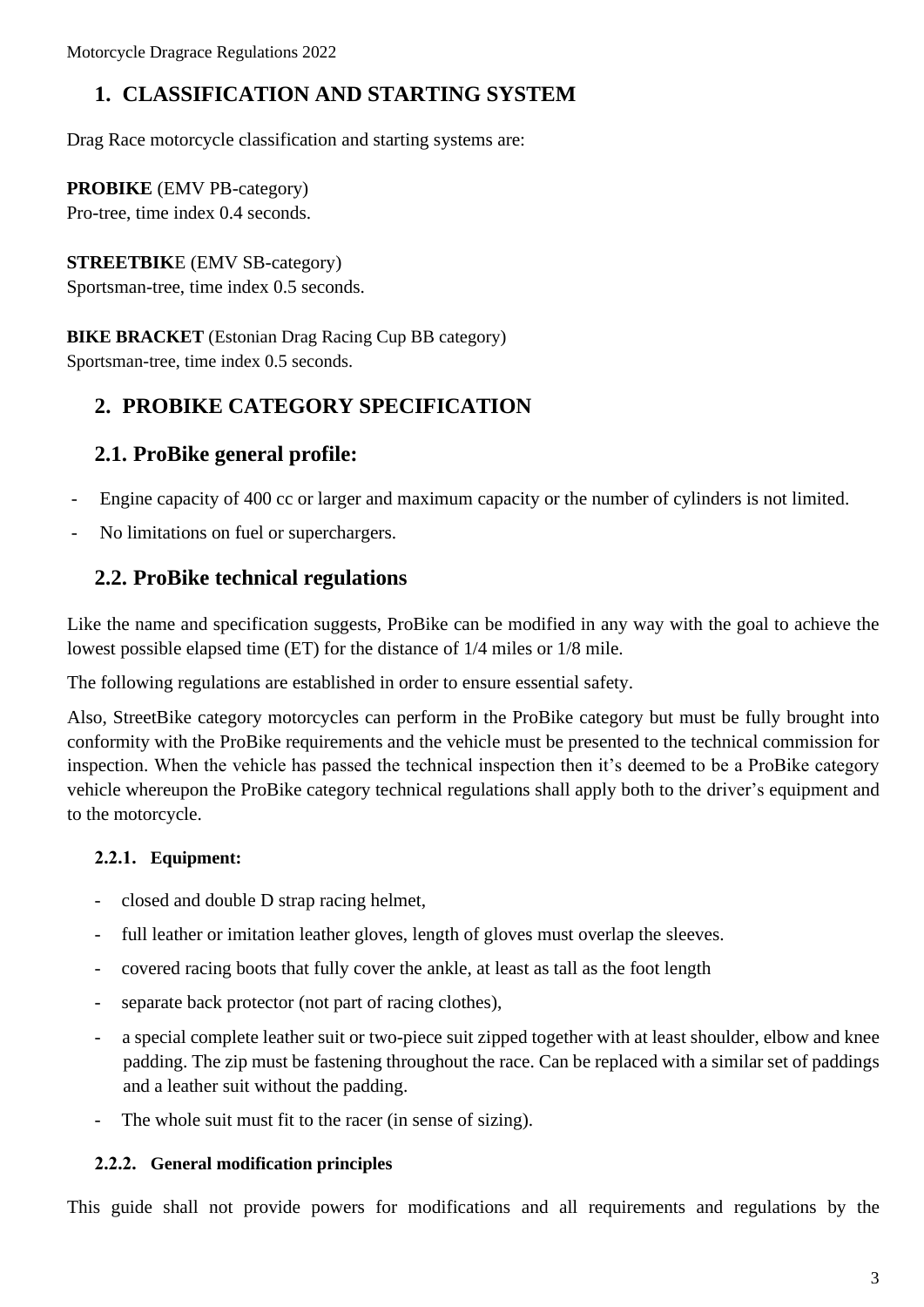manufacturer shall remain valid. Therefore, the "derogations" mentioned in the following regulation may be realised/experimented on its own responsibility!

The replacement or changes on the power train, steering or structural construction's must always be at least as strong, or stronger than the original (is valid when the vehicle is based on some other manufacturer products).

## **2.2.3. Frame**

Frame made solely from aluminium or non-metal must be original by a licensed manufacturer (motorcycle or frame manufacturer) and changing its geometry is not permitted. No rigid connections (including welded connection) can be removed.

Self-made/self-modified frame can be made of steel or chrome-molly, in case of frames from other materials (for example aluminium) the manufacturer (legal person/company) must be responsible for the constructional suitability/durability. In case there is no information on the manufacturer or modifier, the technical commission may allow this vehicle to the track under the racer's own responsibility (this shall appear on the technical check paper, signed by the racer).

For suspension and other constructions supported on the frame, there shall only be limitations on technical durability and general safety, that follow the general modifications principles.

## **2.2.4. Front fork and suspension (front shock absorbers)**

The minimum allowed diameter of suspensions must be 35 mm. Minimum of 50mm.of suspension travel gap should be measurable while vehicle standing in upright position in full starting weight (includes driver + riding gear). However, it must be monitored that the allowed minimal ground clearance must stay under the permitted limits (ProBike category minimally 50 mm). No part of the motorcycle, except the wheels, may touch the ground with the forks bottomed.

Handlebar shock absorbers (steering damper) is recommended.

### **2.2.5. Rear fork and suspension (swing-arm and rear shock absorbers)**

Longer homologated rear fork must be by a licensed manufacturer, with a self-made or self-modified rear swing arm same regulations and derogations apply as explained in this regulation point 2.2.3. for the frame.

The location of the rear axle can also be changed with additional constructions (swing-arm extensions) which are mounted as pins to the original axle mounting slots and bolted, while following the general modification regulations. Rear suspension/shock absorber can be replaced with another serial manufacturer one, but its strength level must remain the same. However, it must be monitored that the ground clearance must stay in the permissible limits (ProBike category minimally 50 mm).

The rear suspension system may be altered as a rigid construction.

Wheelie-bars are allowed but the distance between the wheelie-bar wheel and ground must not exceed 100 mm (measured at starting weight).

The maximum allowed protrusion of chain adjuster regulation bolts may be up to 1/3 bigger than the original. After each added third, the bolt diameter must be increased by minimum of 1 mm. Chain guard, both the top and bottom (shark fin), is strongly recommended. If the foot rests are mounted to the swing-arm then the chain guards (both top and "shark fin" bottom guard) are mandatory!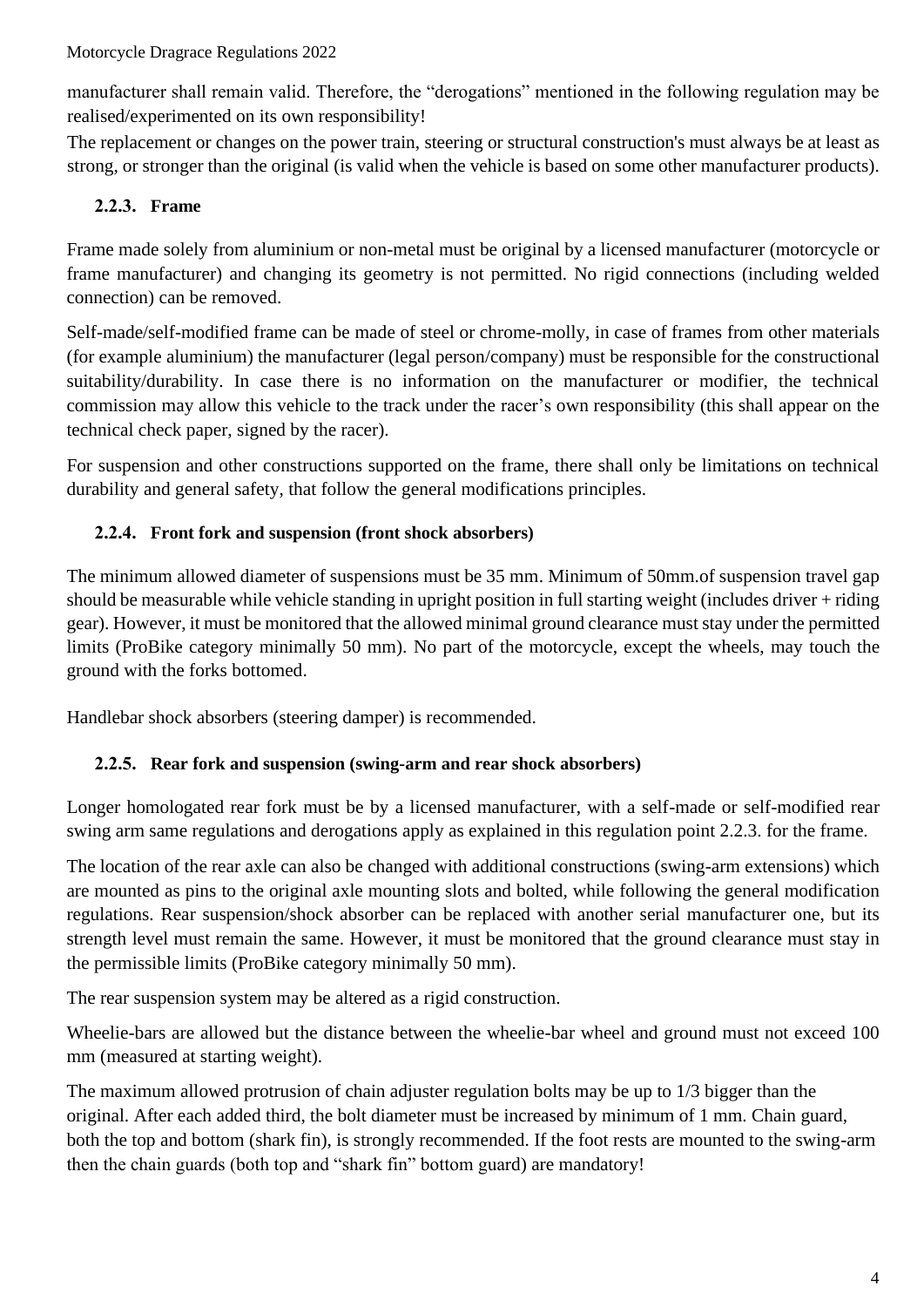#### **2.2.6. Brakes**

Homologated motorcycle front and rear brake discs/drums, slave- and master cylinders homologated may be changed or replaced. Only one of the two front brake discs with master cylinder and break lines may be removed. ABS system may be removed.

The ability to fully block the first and rear wheel must remain.

The rear brake is checked in starting weight (with the fuel and racer) while moving forward and front brake in the opposite direction.

#### **2.2.7. Footrest and foot controls (rear brake and clutch)**

Foot rests may be replaced and relocated but the mounting points must not generally be on the unsprang mass.

As an exception, the foot rests can be placed to the swing-arm, the minimum diameter of the mounting point of the foot rest can be 8 mm and the chain guards must be added in case of foot rests placed on the swing-arm (see also point 2.2.5).

Foot rests must be located in front of the rear axle centre point.

Foot rests may be rigidly mounted or a folding type which must incorporate a device to return them to the normal position.

If the footrests are not originals, then the end of it must be spherical, with a radius minimum of 8 mm.

#### **2.2.8. Handlebars and control levers (throttle, clutch, brake)**

Handlebars, hand controls and cables homologated by the manufacturer may be replaced or modified.

A functioning ignition kill switch must be mounted to the right-hand handlebar or on the right side of a onepiece handlebar.

Throttle controls (throttle, cables and butterfly valve) must automatically close/reversible when it's not being held by hand.

#### **2.2.9. Fairings (brackets), covers and wind screen**

Fairings, wind screen and mudguards may be replaced, changed or removed.

It is recommended to use a closed bottom fairing with a minimum capacity of 5 litres of fluid. This named recommended fairing will discharge the racer from any liability from an accidental leak and therefore from contaminating the track.

All protruding edges must be removed. Smallest radius allowed is 8 mm.

#### **2.2.10. Fuel tank**

The location of the fuel tank is not regulated, but strong enough cover and mounting must be ensured. Also, safe distance (or isolation) from threats like electrical systems and heat must me ensured.

Non-metal fuel tank (metal grounding element required) must be grounded to the frame.

Closed fuel cap must not leak.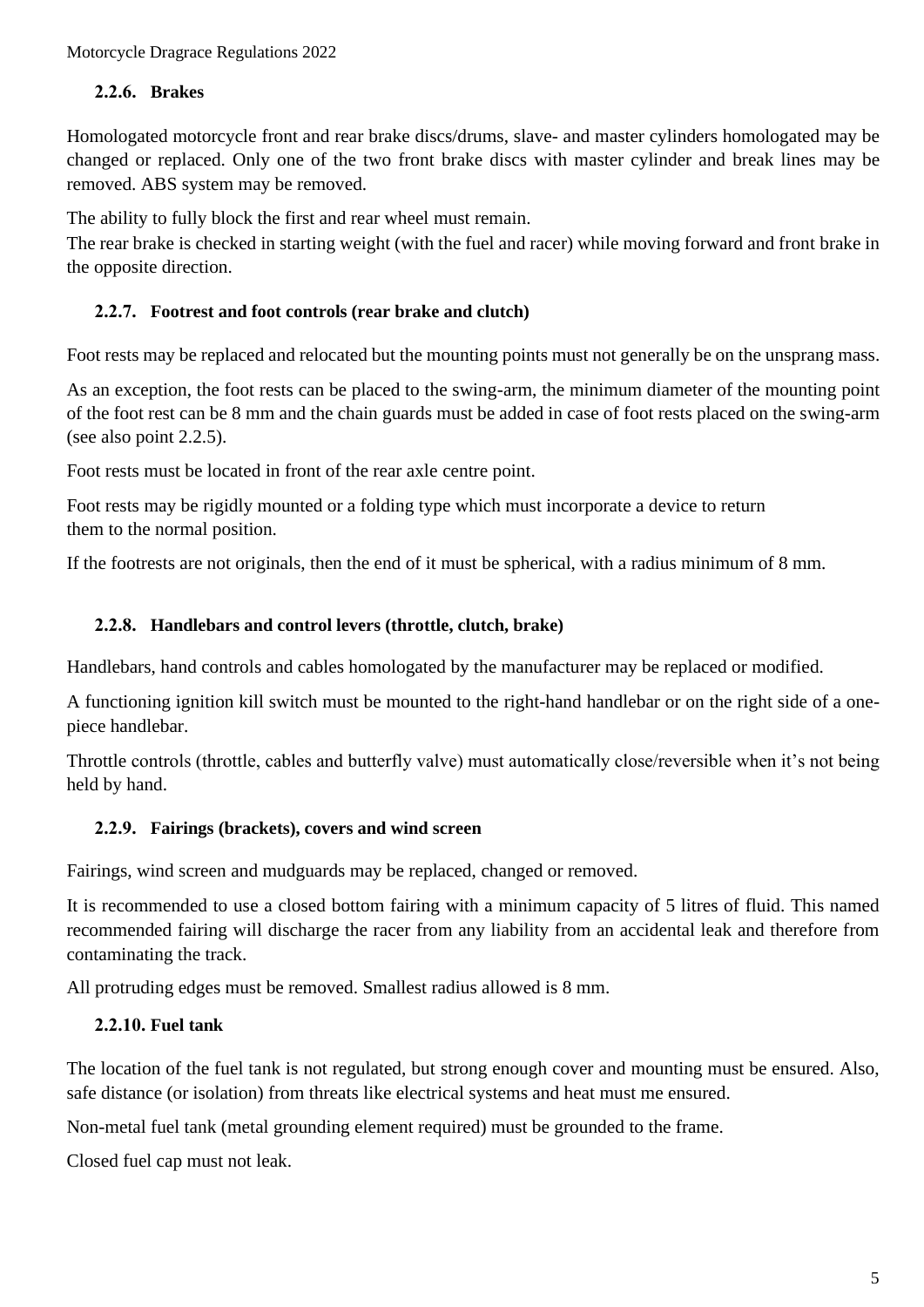#### **2.2.11. Transmission/gearbox, power train**

The replacement or change of the transmission or power train, using quick-shifters transmission is only allowed while following the general modification principles (see also point 2.2.2). Extra mechanisms of the gear box or ignition mechanism, for example quick-shift system is allowed. Fully automatic shifting-systems, including automatic gear boxes and the so-called slider clutches are allowed.

#### **2.2.12. Generator, starter**

Starter system may be replaced with any other starter system (also off-board). Generator may be removed or replaced with one from another manufacturer.

#### **2.2.13. Cooling, coolant**

The circulation system of the engines coolant and parts of it (for example oil) may be replaced or removed (for example if a solid coolant is used).

The cooling system piping and hoses may be replaced only with the same ones or with one technically more resistant. Covering radiators with a safety cover is recommended. As a coolant, distilled water or the mixture of water and ethyl alcohol is recommended. Only with solid or above-mentioned coolants the cooling fan with its sensor and wiring may be removed.

### **2.2.14. Air box and air filter**

Air box homologated by the manufacturer may be replaced by another producer's, but the engine venting system (engine ventilation) must remain.

If the closed system is removed or the engine venting system opens to the air for another reason then it must be provided with an air tight hose directed to minimum of 250 ml container. It is STRICTLY PROHIBITED to direct the overflow of other liquids there.

Air filter element may be removed.

### **2.2.15. Ignition and fuel injection system, fuel injection and electronic control system**

Control system (CDI/ECU) may be replaced. Telemetry is allowed. Local tuning is allowed. Any kind of control or tuning from the distance is prohibited.

Fuel lines and hoses may only be replaced by the same or technically more resilient ones. Fuel filters may be added.

Fuel pump and fuel pressure regulator valve modifications or replacements are permitted, except electronic tip-over control unit, which must work with the same principle as the one homologated to the model.

The electronic tip-over system must stop the fuel pump (or ignition) if the motorcycle is accidentally falling sideways. In case the manufacturers tip-over system is not working, the motorcycle must be equipped with a similar emergency switch (the so-called kill-switch).

### **2.2.16. Engine**

All replacements and modifications are allowed in accordance with the specification in 2.1. All additional openings to the engine corpus must be covered with thread or welded connections. All added welded connections with a positive oil pressure must be sealed.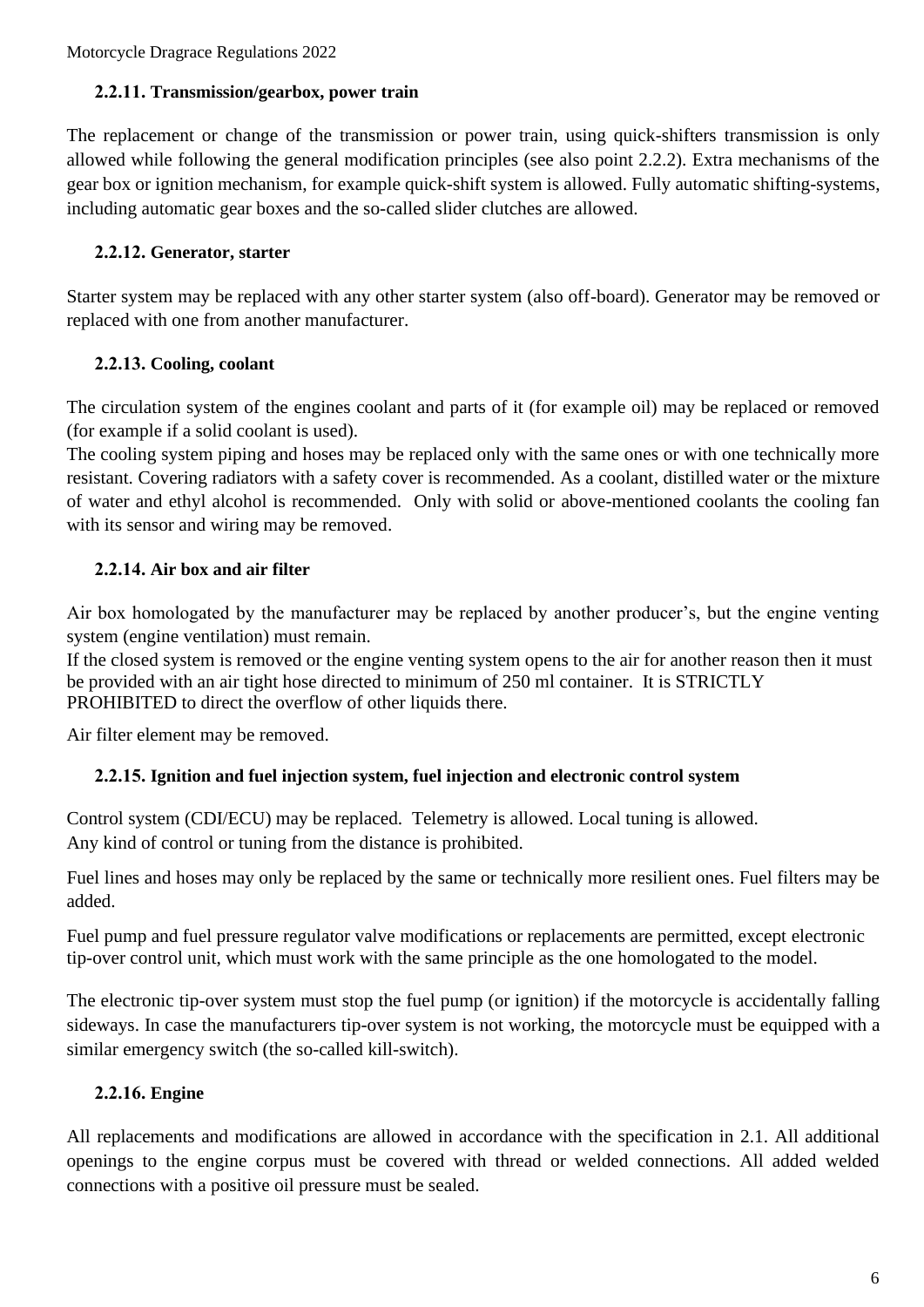#### **2.2.17. Exhaust system**

Exhaust pipes and silencers may be modified, replaced or removed. Exhaust must be directed away from the motorcycle (so it wouldn't heat it substantially) and the driver.

#### **2.2.18. Wheels and tires**

All wheels, adapters and bearings following their general modification requirements are allowed (2.2.2).

Any tire, which exceeds its wear limit when the race ends, are prohibited. Tyres without wear limit markings are not allowed.

All tires with speed index W, Y, ZR or produced specifically for drag racing or racing (usually marked as "for drag racing", "racing use only", "not for highway use") are allowed.

Tire heaters are allowed.

\*Wear limit has been exceeded when the marking by the producer is evened with the tire contact surface. It is prohibited to self-change the wear limit marking.

### **2.2.19. Mandatory changes**

- 1) All glass-made lights (also indicators) and mirrors must be removed if they are not covered with tape or some other material to avoid shards from the track.
- 2) All engine oil draining and filling caps and oil filter (not sealed by the manufacturer) must be sealed by a wire, or others, that prevents unscrewing the cap.
- 3) If a crankcase ventilation system is missing, then the ventilation must be directed to a oil catch tank in an easily accessible place and must to be checked before each start and emptied, if needed. Oil catch tank must be minimum of 250 cm<sup>3</sup>.
- 4) If water or the mixture of ethyl-alcohol and water is used as a coolant, then the coolant overflow may be directed to a closed fairing. In its absence, or with all other coolants, the coolant overflow must be directed to at least 500 cm<sup>3</sup> transparent tank that needs to be checked before each start and emptied, if needed.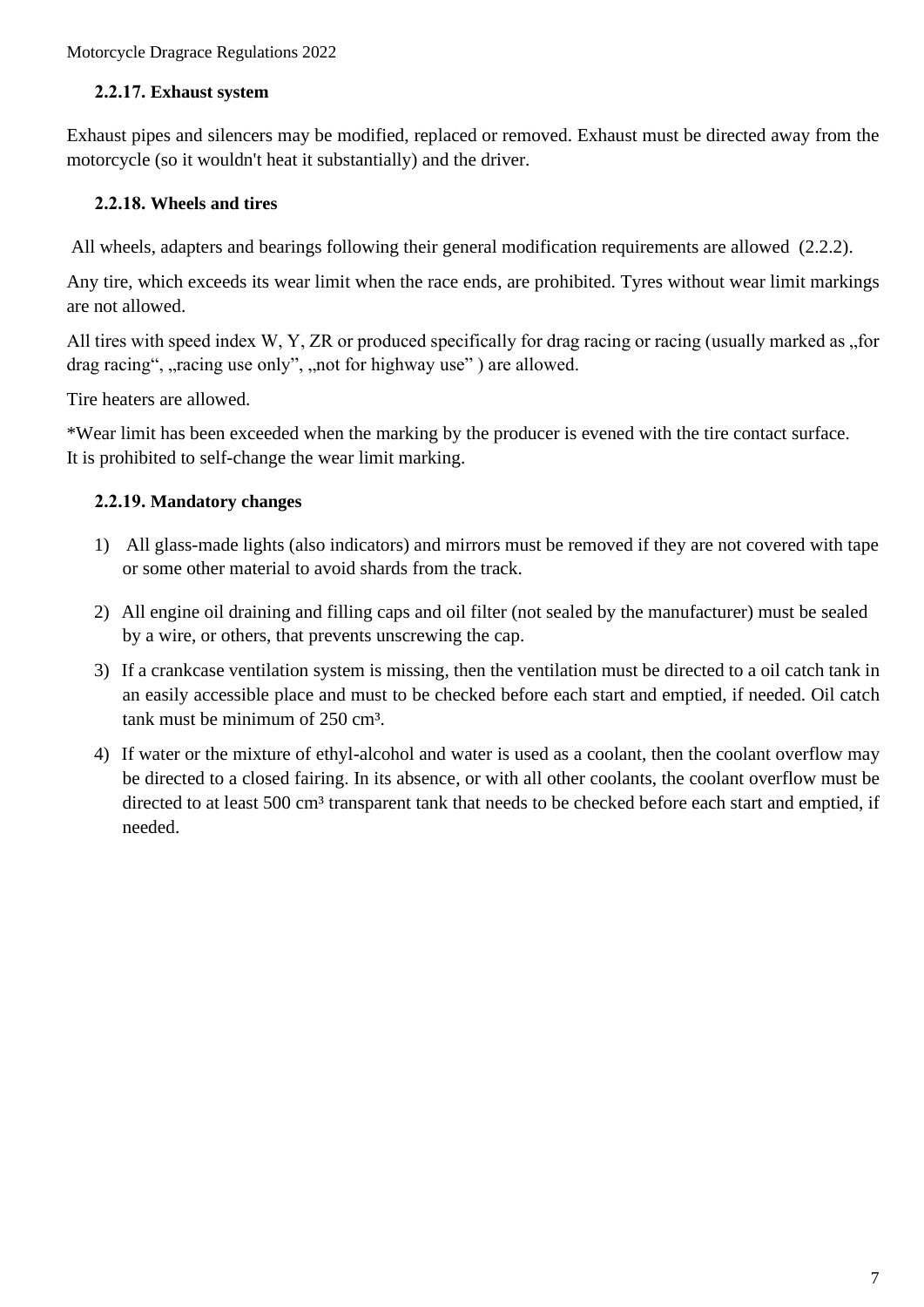# **3. StreetBike category (SB) specification**

# **3.1. StreetBike (SB) general description**

Street type motorcycles, with engine capacity from 400 cc, upper cubic capacity not specified but the engine must comply with its homologation, i.e. it is prohibited to replace the original engine with an engine made for another model or with other type (and/or size) of engine and it is also prohibited to change the engine capacity ("Big-Bore") compared to the original capacity of the engine.

Fuel: engine must run on regular unleaded fuel (from a regular gas station), maximum lead content up to 0.005g/l (unleaded), except when some other fuel is required for the vehicle.

Air intake must maintain as originally homologated.

## **3.2. StreetBike technical regulations**

Like the name StreetBike describes, the vehicles used have limited modifications, are basically street legal motorcycles, but also most of road racing motorcycles fit into this category.

The design of StreetBike motorcycles (front, rear and side) must comply to homologation (original) with additions or removals in allowed limits.

The following rules are established in order to ensure essential safety and limit the cost of the motorcycle. At the same time, the regulations leave limited room for modification and development.

### **3.2.1. Minimum requirements for StreetBike category**

- a) Equipment:
- closed helmets with a strap
- full leather or imitation leather or textile gloves
- motorbike or military boots (material is not regulated),
- separate back protector is not needed, but is recommended
- special motorcycle one- or two-piece suit with at least shoulder, elbow and knee padding (material is not regulated). Can be replaced with a similar set of paddings and racing suit without padding.
- the whole suit must fit to the racer (in sense of sizing).
	- b) StreetBike (3.1) and without any technical deviation motorcycle with:
- removal of rear-view mirror, tool kit and non-stationary optional equipment's is recommended,
- taped lamps (mandatory if they are made of class, applies also to mirrors that cannot be removed easily),
- without any technical modifications. This means that starting from the first modification where a difference to the Streetbike rules has been made, the motorcycle must be in compliance with ProBike requirements!

### **3.2.2. General modification principles**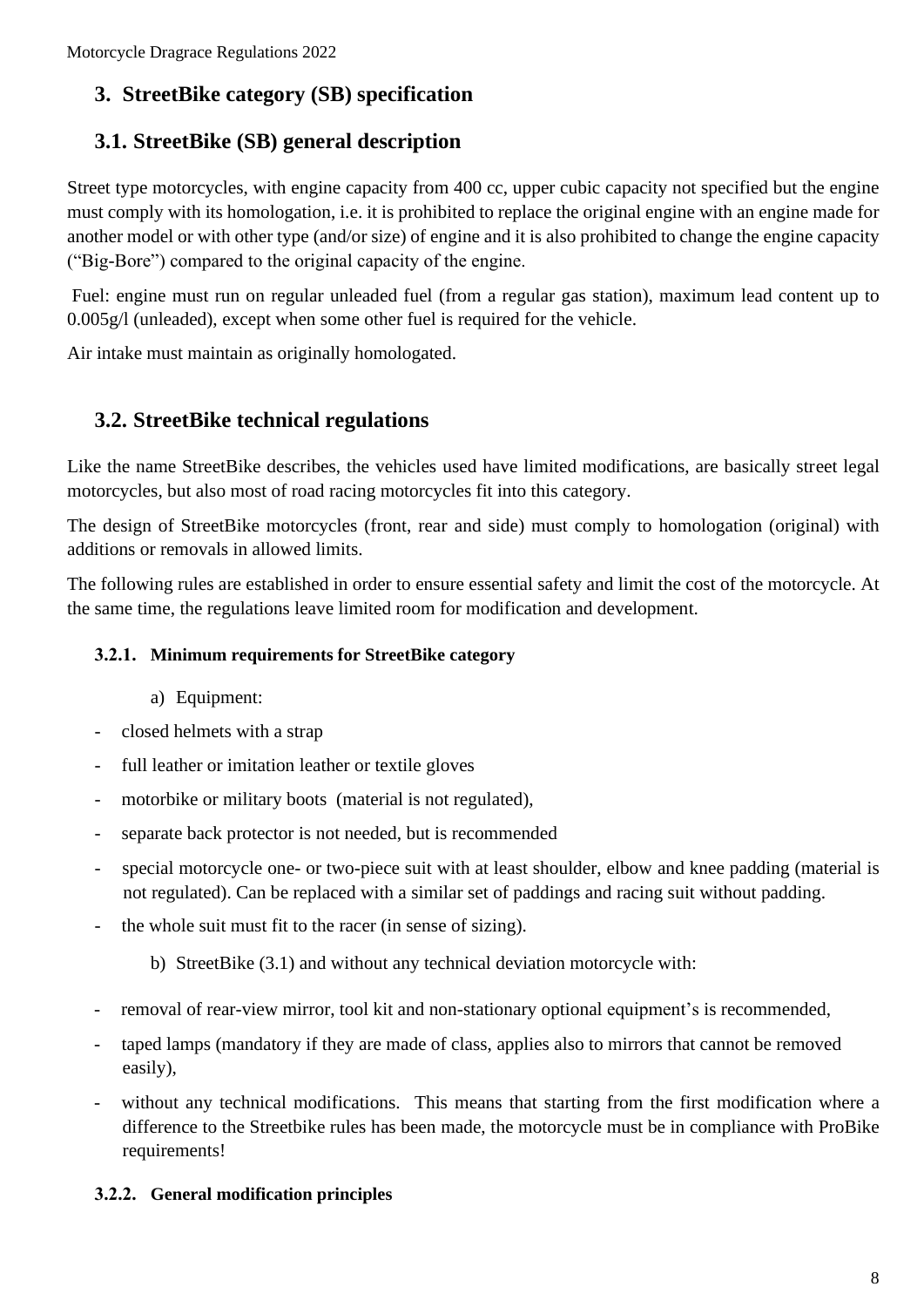This guide shall not provide powers for modifications and all requirements and regulations by the manufacturer and requirements shall remain valid. Therefore the "derogations" mentioned in the following regulation may be realised/experimented on its own responsibility!

The replacement or changes on the power train, steering or structural construction's must always be at least as strong or stronger than the original.

Only decorative modification is not limited, except when they do not comply with requirements for commercial traffic.

All other modifications not described in the following regulations are prohibited.

## **3.2.3. Frame**

Frame must be original in accordance with the homologated motorcycle and the change of its geometry is not allowed. Also, the suspension, support construction with axles must remain of original distance unless otherwise stated. Also, wheelie bars (suspension extensions) nor extra ballast are allowed.

No rigid connections (including welded connection) may be removed, also removal of material (including drilling, milling, grinding, etc) is not allowed. Protecting/strengthening the frame and its components with covers or covering is allowed (for example with carbon, etc.).

All motorcycle must have an identification number (frame number and/or VIN code) on its frame. National technical inception or compulsory vehicle insurance is not required.

Rear part supported by the frame and other bolted mounting constructions may be replaced or changes in accordance with the general modification principles. Stands, passenger footrests and handlebars can be removed.

### **3.2.4. Front fork and suspension (front shock absorbers)**

Front fork must be original or after market.

It is prohibited to limit the stroke (length of the work phase) of shock absorbers in any way. The position of shock absorbers to the triple clamps may be changed:

- Upside-down shock absorbers maximum of 20 mm protrusion
- Right-side-down shock absorbers maximum of 10 mm protrusion

But it must be followed that the minimum ground clearance would be granted (100 mm, with the exception when homologation requires less). The modification must not present danger to free movement of the front wheel in any position of the handlebar and suspension (for example when the suspension is fully compressed).

The upper and bottom beam of the front fork may be replaced with another serially produced one, but cutting material from it (drilling, milling, etc.) is not allowed.

Handlebar shock absorbers (steering damper) is recommended.

### **3.2.5. Rear fork and suspension (swing-arm and rear shock absorbers) and covers**

Homologated rear fork must remain as original and changing its geometry (including extension) is not allowed. Protecting/strengthening the rear fork with covers or covering is allowed (for example with carbon, etc.).

Shifting the rear axle to the rearmost position is allowed only within existing rear axle housing. To ensure this it is allowed to modify or replace the chain adjusters.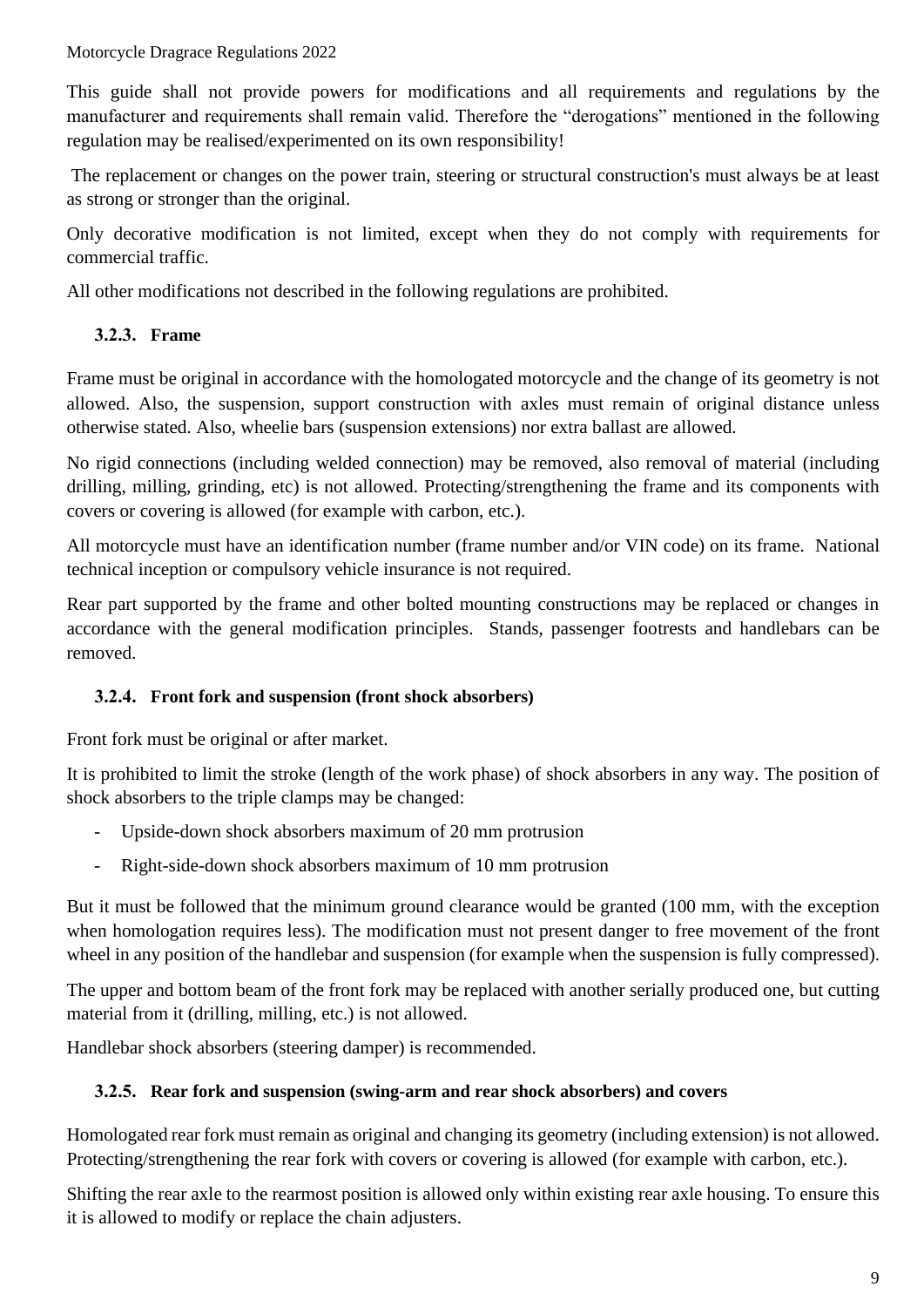The maximum allowed protrusion of chain adjuster regulation bolts must be as originally homologated. The chain adjuster bolts may be replaced with the same size and strength longer bolts, but the maximum allowed protrusion may be up to 1/3 bigger than the original.

Rear suspension/shock absorber can be replaced with a serially produced or self-made one, but its material and strength level (also smallest cross-section area) must remain the same. It must also be followed that the ground clearance remains in the allowed limits (minimally 100 mm, unless the homologation provides otherwise). Rear suspension (shock absorber/s and spring/s may be changed, but shock absorber/s stroke length of the work phase) must not be limited in any way.

## **3.2.6. Brakes**

Motorcycle front and rear brake discs/drums, work and master cylinders homologated by the manufacturer may be changed or replaced but they must work the same and must be at same numbers.

Break lines/hoses may be replaced.

### **3.2.7. Footrest and foot controls (rear brake and clutch)**

Footrests can be relocated and replaced but the mounting locations must remain as originals. Foot rests may be adjustable (the so called drag racing foot rest sets).

Foot rests must be located in front of the rear axle centre point.

Foot rests may be rigidly mounted or a folding type which must incorporate a device to return them to the normal position.

If the footrests are not originals, then the end of it must be spherical, with a radius minimum of 8 mm.

### **3.2.8. Handlebars and control levers (throttle, clutch, brake)**

Handlebars, hand controls and cables homologated by the manufacturer may be replaced or modified.

A functioning (manufacturer installed) ignition kill switch must be on the right-hand handlebar or on the right side of one-piece handlebar.

Throttle controls (throttle, cables and butterfly valve) must automatically close/reversible when it's not being held by hand.

### **3.2.9. Fairings (brackets), covers and wind screen**

- Fairings or mudguards may be replaced, changed or removed. If used, the distance of fairings from back to front, from sides and the overall shape of it must comply with the ones on a homologated motorcycle.

The so called road racing fairings may be used to replace the original fairings.

- Wind screen may be replaced.
- Original air funnels between the originally homologated motorcycle fairings and the air box may be changed, removed or replaced.
- Rear mudguard can be added or removed.
- All protruding edges must be removed. Smallest radius allowed is 8 mm.
- Lighting devices (lamps, indicators) can be removed.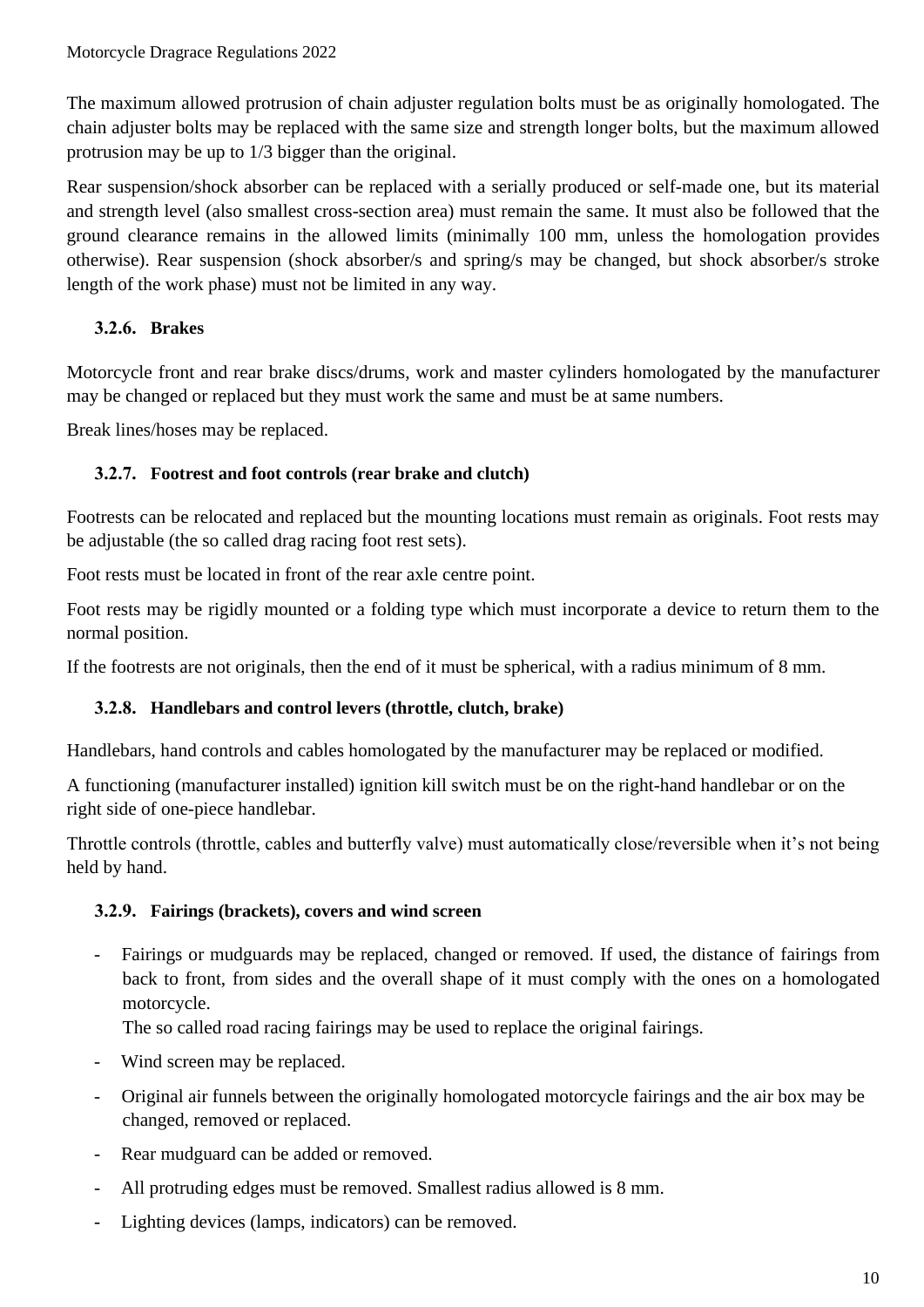#### **3.2.10. Fuel tank**

Fuel tank (also its covers) must look like homologated original part and it's allowed to be replaced with a same sized one or with one that resembled in appearance.

Material is not regulated, but a non-ferrous fuel tank (metal grounding element in the tank) must be mounted to the frame.

The location of the fuel tank nor the mounting type (for example 3-point mounting) may be changed.

Fuel cap may be changed or replaced. Closed fuel cap must not leak.

### **3.2.11. Seats**

Seat, seat frame and integrated fairings can be replaced in accordance with the general modification requirements.

The material or size is not regulated.

The rear fairing designed for two seats can be modified for one seat.

The distance of the fairing from back and sides and the shape of it must comply with the one of a homologated motorcycle.

#### **3.2.12. Transmission/gearbox, power train**

The replacement and change of the transmission and power train, using quick connectors is only allowed following the general modification principles. Chain guard may be removed, but is not recommended.

Extra mechanisms of the gear box or ignition mechanism, for example quick-shift system is allowed but the implementation on every shift must be initiated by the driver.

It is allowed to use homologated starting aids-launch controls and/or stability controls.

Fully automatic transmission, also remote systems are not allowed, unless a gear box allowing automatic transmission is homologated to the vehicle.

#### **3.2.13. Generator, starter**

Starting motor may be replaced with one from another manufacturer but the location and operations must remain the same.

Generator may be removed or replaced with one from another manufacturer.

#### **3.2.14. Cooling, coolant**

Engine cooling system circulation system radiator may be replaced but it must remain located (front, back, sideways) as in the homologated model.

Homologated oil radiator can be removed, modified. Additional oil coolers can be added. All the cooling system hoses may be replaced with similar or with one technically more resistant.

Covering radiators with a safety cover is recommended. Distilled water or the mixture of water and ethyl alcohol is recommended to be used as a coolant. Only with above mentioned coolants the cooling fan with its sensor and wiring may be removed.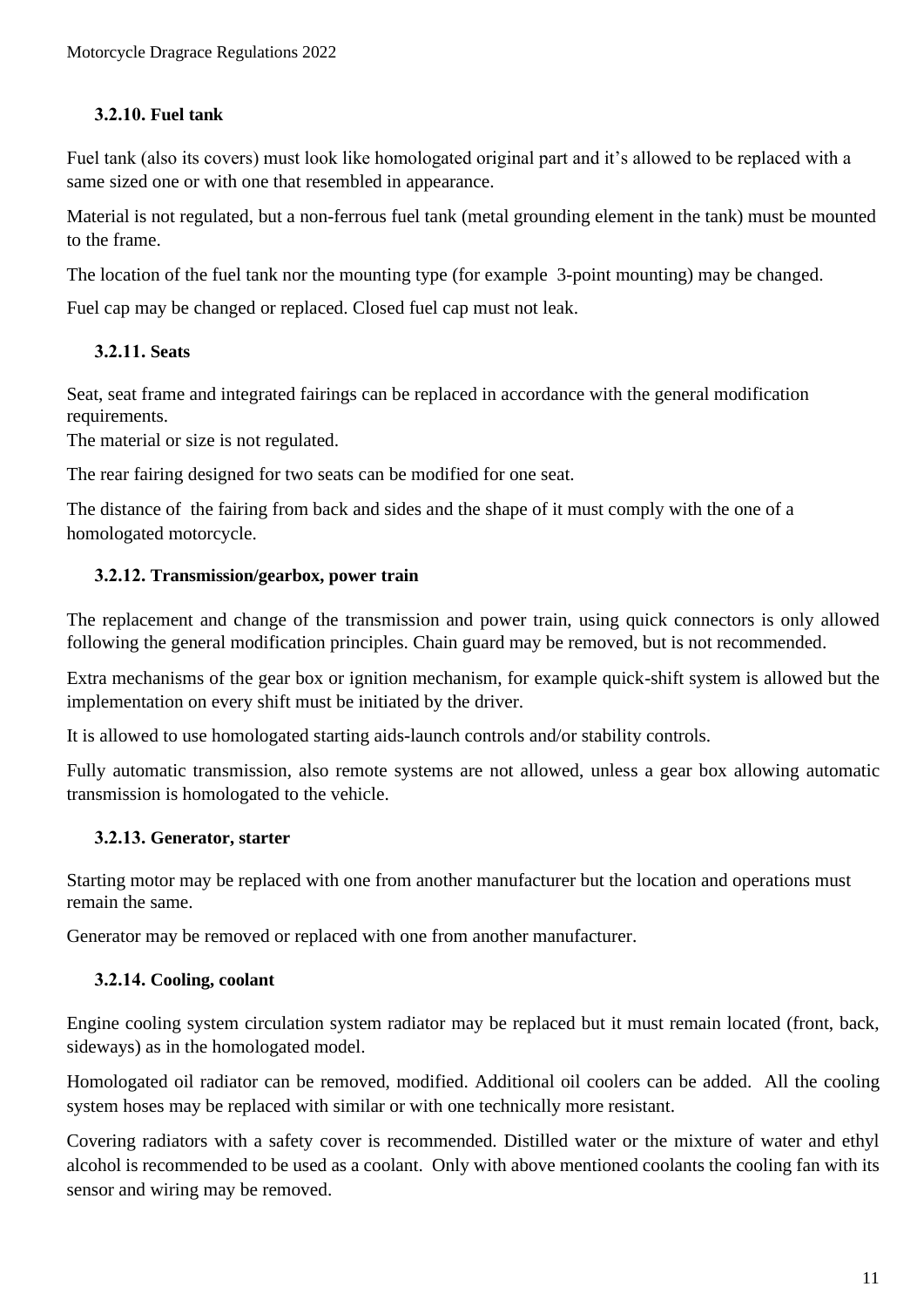#### **3.2.15. Air box and air filter**

Air box homologated by the manufacturer may be replaced by other producers but the engine venting system (engine ventilation) must remain. Oiling ventilation pipes must be connected and open to the air box the way it was homologated to the model.

If the air box opens to the environment in homologated model, then it must be equipped with an oil proof hose that should be discharged into at least a 250 ml container (oil catch-tank). It is STRICTLY PROHIBITED to direct the overflow of other liquids there.

Air filter element may be removed.

#### **3.2.16. Ignition and fuel injection system, fuel injection and electronic control system**

Control system (CDI/ECU) may be replaced. Telemetry is allowed. Local tuning is allowed. Any kind of control or tuning from the distance is prohibited.

Fuel lines and hoses may only be replaced by the same or technically more resilient ones. Fuel filters may be added.

Fuel pump and fuel pressure valve modifications or replacements are permitted, except electronic tip-over control unit which must work with the same principle as the one homologated to the model.

The tip-over control system must stop the fuel pump (or ignition) work if the motorcycle is accidently falling sideways. In case the manufacturers system is not working or is missing, the motorcycle must be equipped with a similar automatic emergency switch (the so-called kill-switch).

### **3.2.17. Engine**

All alterations within the specification (3.1) are permitted. All additional openings to the engine corpus must be covered with thread or welded connection. All added welded connections with a positive oil pressure must be sealed.

#### **3.2.18. Exhaust system**

Exhaust pipes and silencers homologated by the producer may be modified, replaced or removed. Exhaust must be directed away from the motorcycle (so it wouldn't heat it substantially) and the driver.

#### **3.2.19. Wheels and tires**

Wheels, adapters and bearings must be homologated or after market.

Special racing tires (use for drag race only) are prohibited and also any type of tires, with tire wear exceeded after the race ends. Tires without wear limit markings are not allowed. All tire types with the speed index V, W, Y, ZE or with markings , racing use only" or , not for highway use" (so called racing tires) are allowed.

Tire measurement is not regulated, but it must be followed that the minimum ground clearance would be in the permitted range (minimal 100 mm, unless the homologation requires less).

Tire heaters are NOT allowed.

\*Wear limit has been exceeded when the marking by the manufacturer is evened with the tire contact surface.

It is prohibited to self-change the wear limit marking.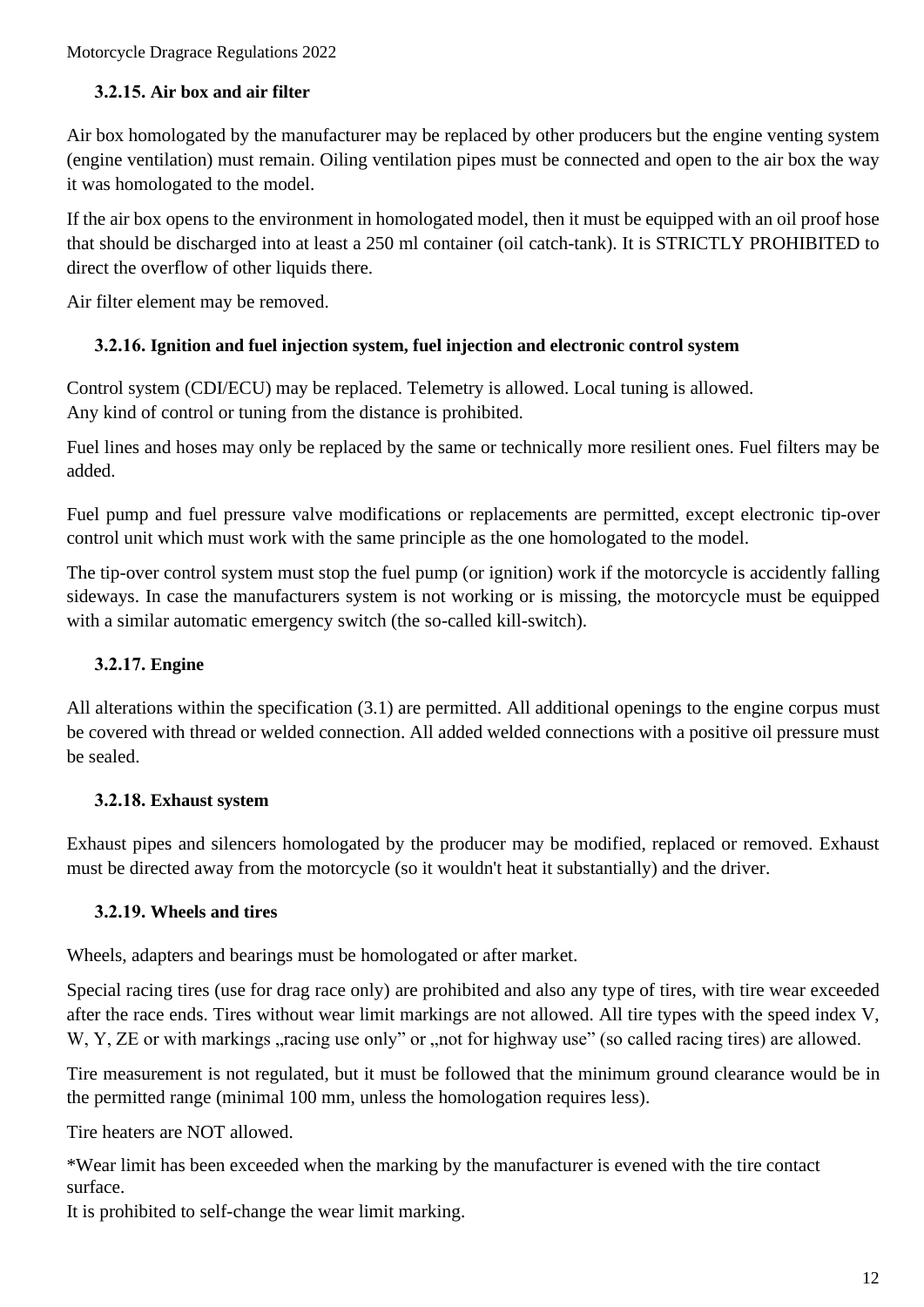#### **3.2.20. Mandatory changes**

Shall only be effective if there are changes between the originally manufactured and points from 3.2.14 to 3.2.17, in other cases - recommended.

All engine oil draining and filling caps and oil filter must be sealed by a wire.

If a closed crankcase ventilation system is missing then the ventilation must be directed to a transparent oil catch tank in an easily accessible place and which needs to be emptied, if needed, before each start. Oil catch tank must be minimum of 250 cm<sup>3</sup>.

If water or the mixture of ethyl-alcohol and water is not used as a coolant, then the expansion canister overflow may be directed to a minimum of 500 cm<sup>3</sup> transparent tank or into a fairing closed at the bottom (which must accommodate at least 5 litres of fluids).

# **4. BIKE BRACKET CATEGORY**

## **4.1. BikeBracket general description:**

Different street motorcycles and motorcycles in accordance with StreetBike and ProBike regulations.

## **4.2. Bike Bracket technical regulations**

This category is described with dial-ins as accurate as possible, therefore different types of motorcycles with different capacities can compete.

#### **4.2.1. Minimum requirements for BikeBracket category**

*a) equipment:* - strapped racing helmet, -

full textile leather or imitation leather

gloves

- motorbike or military boots (material is not regulated),

- special motorcycle one- or two-piece suit with at least shoulder, elbow and knee padding (material is not regulated). Can be replaced with a similar set of padding and racing suit without a padding.

- the whole suit must fit to the racer (in sense of sizing).

#### **Minimal equipment for ET 11,500 seconds up to 9,900 seconds:**

- strapped racing helmet

- full textile, leather or imitation leather gloves
- motorbike or military boots (material is not regulated),
- separate back protector is not required, but is highly recommended

- special motorcycle one- or two-piece suit with at least shoulder, elbow and knee padding (material is not regulated). Can be replaced with a similar set of padding and racing suit without a padding.

- the whole suit must fit to the racer (in sense of sizing).

#### **Equipment for ET 9,00 seconds and below:**

- closed and double D strap racing helmet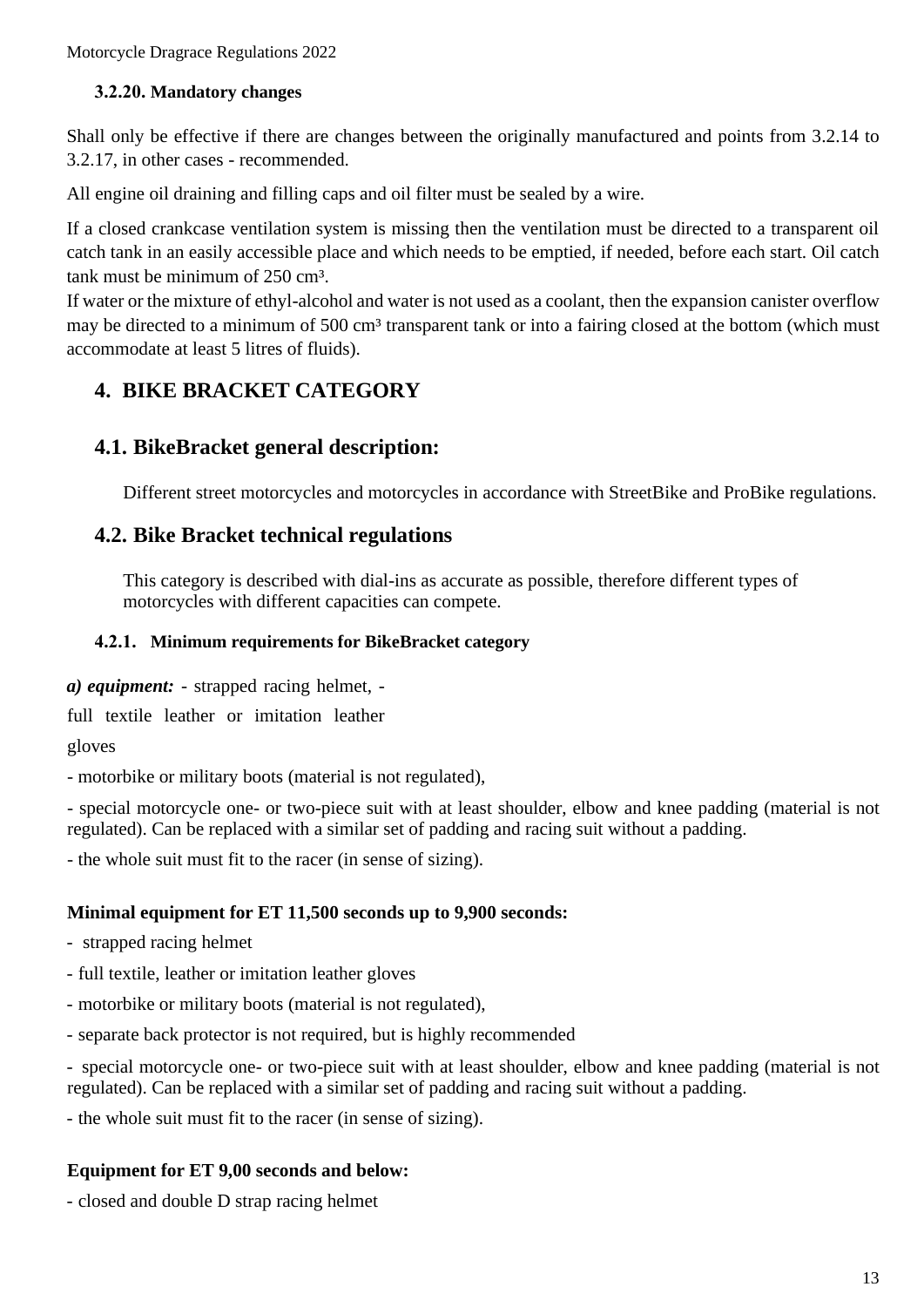- full leather or imitation leather gloves, long enough to overlap the jackets sleeves
- covered racing boots that fully cover the ankle, boot sleeve at least as long as foot size
- separate back protector is mandatory (not part of the racing clothes),

- complete leather suit or two-piece suit zipped together with at least shoulder, elbow and knee padding. The zip must be fastening throughout the race. Can be replaced with a similar set of paddings and a leather suit without the padding.

- the whole suit must fit to the racer (in sense of sizing).

#### *b) BikeBracet specification and without any technical deviations with:* - removed rear-view

mirror, tool kit and non-stationary optional equipment's is recommended,

- taped lamps (mandatory if they are made of glass, applies also to mirrors that cannot be removed easily),

- **without any technical modifications. This means that starting from the first modification where a difference to the homologation (original) has been made, the motorcycle must be in compliance with ProBike requirements!**

#### **4.2.2. General modification principles**

**This guide shall not provide powers for modification and all requirements and regulations by the manufacturer and requirements shall remain valid. Therefore the "derogations" mentioned in the following regulation may be realised/experimented on its own responsibility!**

The replacement or changes on the power train, steering or structural construction's must always be at least as strong or stronger than the original.

Only decorative modification is not limited, except when they do not comply with regulations for commercial traffic.

#### **All modifications not complying with the following regulations are allowed but then the ProBike regulations shall apply.**

#### **4.2.3. Frame**

Frame must be original in accordance with the homologated motorcycle and the change of its geometry is not allowed.

All motorcycles must have an identification number (frame number and/or VIN code) on its frame. National technical inception or compulsory vehicle insurance is not required.

#### **4.2.4. Front fork and suspension (front shock absorbers)**

Front fork must be original or after market.

Handlebar shock absorbers (steering damper) is recommended.

No detail, except the steering damper shall disrupt the movement of the handlebar.

#### **4.2.5. Rear fork and suspension (swing-arm and rear shock absorbers)**

Homologated rear fork must remain as original and changing its geometry (including swing arm extensions) is not allowed.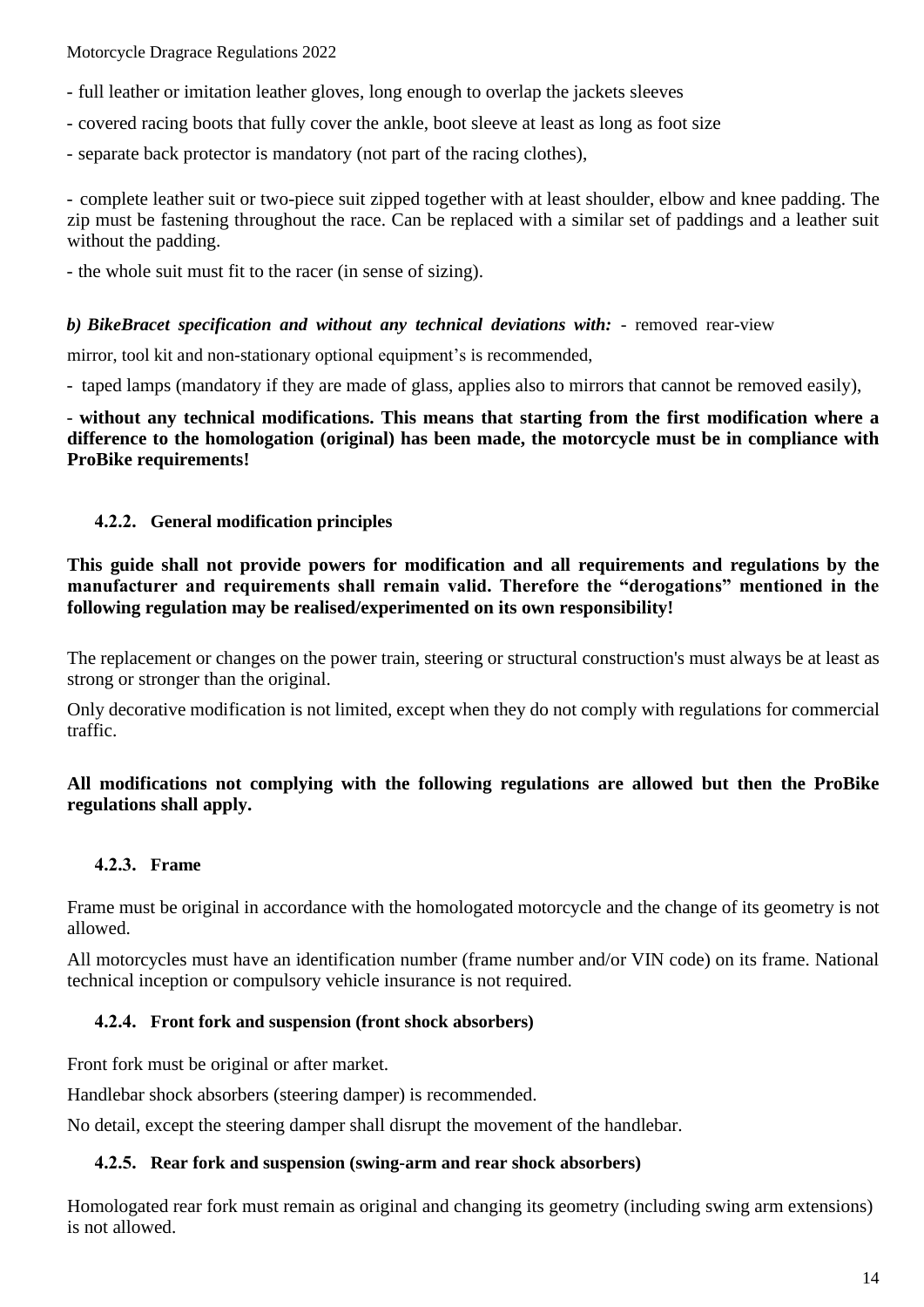### **4.2.6. Brakes**

Motorcycle front and rear brake discs/drums, slave- and master cylinders homologated by the manufacturer may be changed or replaced but they must work the same and must remain at same numbers.

#### **4.2.7. Handlebars and control levers (throttle, clutch, brake)**

A functioning ignition kill switch must be mounted to the right-hand handlebar or on the right side of onepiece handlebar.

Throttle controls (throttle, cables and butterfly valve) must automatically close/reversible when it's not being held by hand.

#### **4.2.8. Fairings (brackets), covers and wind screen**

a) Wind screen may be replaced.

b) Rear mudguard can be added or removed.

c) Lighting devices (lamps, indicators) can be removed.

#### **4.2.9. Fuel tank**

Closed fuel cap must not leak.

#### **4.2.10. Air box and air filter**

If the air box opens to the environment in homologated model, then it must be equipped with an oil proof hose that should be discharged into at least a 250 ml container. It is STRICTLY PROHIBITED to direct the overflow of other liquids there.

Air filter element may be removed.

#### **4.2.11. Ignition and fuel injection system, fuel injection and electronic control system**

The electronic tip-over control system must stop the fuel pump (or ignition) work if the motorcycle is accidently falling sideways. In case the manufacturers tip-over system is not working or is missing, the motorcycle must be equipped with a similar automatic emergency switch (the so-called kill-switch).

#### **4.2.12. Seats**

Seat must be properly fixed. Rear seat may be replaced with a rear fairing.

#### **4.2.13. Exhaust system**

Exhaust pipes and silencers homologated by the producer may be modified, replaced or removed. Exhaust must be directed away from the motorcycle (so it wouldn't heat it substantially) and the driver.

#### **4.2.14. Tires**

Worn tires below the limit and wheels with signs of ageing, i.e. cracked are prohibited.

The size and type of tires is not regulated.

*\*Wear limit has been exceeded when the marking by the producer is evened with the tire contact*